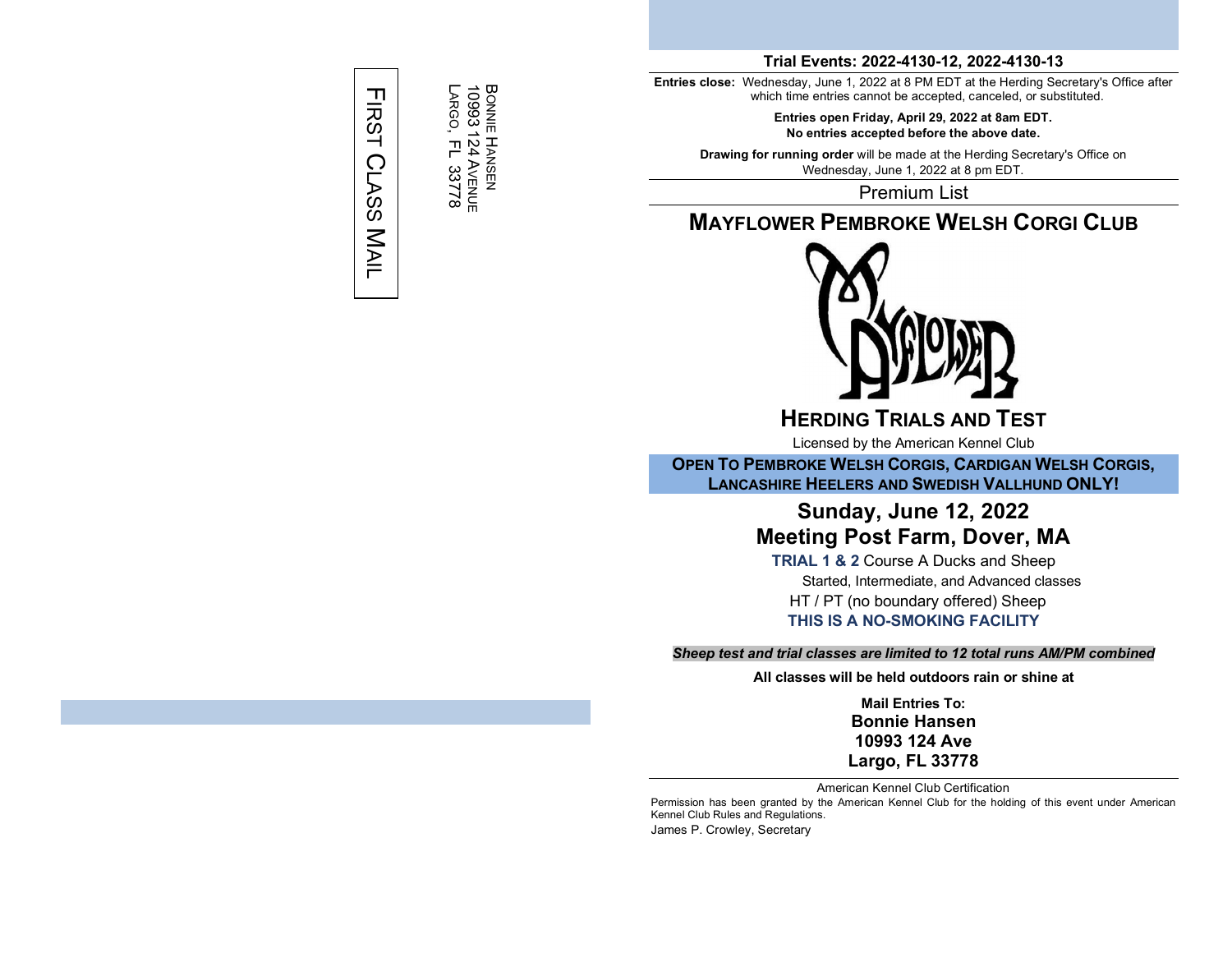#### **MAYFLOWER PEMBROKE WELSH CORGI CLUB OFFICERS**

**President:** Michaelann Mako 18 Olmstead Pl. Norwalk, CT **Vice-President:** Pam Mills-Cone VMD 309 Washington St. Lebanon, CT  **Treasurer:** Marianne Read 412 Crawford St. Pine Bush, NY **Secretary:** Holly Bunn Russo 745 Town Hill Rd. New Hartford, CT

# **HERDING TRIAL COMMITTEE**

#### **Chairs:**

Ann Sullivan 68 Yuma Tr. Branchburg, NJ & Elizabeth Chase 126 Wilson Road, Belchertown MA 01007 413-544-3628

**Additional Committee members:** Ann Andersen, Marjorie Cottle, Karen Westerfield Tucker, Carol Donnelly

Secretary: Bonnie Hansen 10993 124 Ave Largo, FL 33778 baymoor@aol.com 727/560-6610

#### **JUDGES:**

| Judge              | <b>Judging Assignment</b> | Trial # |
|--------------------|---------------------------|---------|
| Lynette Milleville | A Course Sheep All Levels | 1 & 2   |
| Lynette Milleville | A Course Ducks All Levels | 1 & 2   |
| Lynette Milleville | HT/PT                     |         |
| Ann-Marie Ely      | HT/PT                     |         |

Medication fee of \$50, or the veterinarian's bill, or the cost of the animal will be charged to the owner of any dog causing damage to livestock, whether such damage is caused directly

or indirectly by the dog. **Please read the agreement on the back of the entry form. Ducks are valued at \$50.00 each. Sheep are valued at \$300 each.**

#### **LIVESTOCK**

|          | <b>Morning</b>                   | <b>Afternoon</b>                 |
|----------|----------------------------------|----------------------------------|
| A Course | Mixed Hair Sheep                 | Mixed Hair Sheep                 |
| A Course | Bantam or medium<br>weight Ducks | Bantam or medium<br>weight Ducks |
| Test     | Mixed Hair Sheep                 | Mixed Hair Sheep                 |

#### **ENTRY FEES:**

**Trial Classes:** All classes will be \$50 per run on ducks **Test Classes:** All classes will be \$50 per run on sheep or goats **Junior Handlers:** \$25 for first class in each trial, second entry on the day is free

#### **ROSETTE, RIBBON AND PLACEMENT PRIZES**

Test & Trial Classes: Qualifying dogs receive a dark green rosette New Title: Dogs completing a title will receive a rosette New Champion Rosettes**:** Dogs completing a Herding Championship at either trial will receive a red, white and blue rosette.

|  |  |  |  |  |  | Placements: |  |
|--|--|--|--|--|--|-------------|--|
|--|--|--|--|--|--|-------------|--|

| 1st Place | <b>Blue Rosette</b>   |
|-----------|-----------------------|
| 2nd Place | <b>Red Rosette</b>    |
| 3rd Place | <b>Yellow Rosette</b> |
| 4th Place | <b>White Rosette</b>  |
| 5th Place | <b>Pink Rosette</b>   |
|           |                       |

High In each Trial: Blue, Red and Yellow Rosette and prize Reserve High each Trial: Red, Yellow, and White Rosette and prize

Highest Individual Score PWC, from both trials Signed Art Smith watercolor donated by Ann Sullivan

First in each class\* Dog Themed Item *\*DONATED BY CAROL DONNELLY, SHOREFIRE CORGIS* 

## **SPECIAL AWARDS**

#### **Dick Blair Memorial Trophy**

This memorial trophy is awarded to the Pembroke Welsh Corgi with the highest individual score on the day.

#### *Past Winners:*

| 1991 - CH Mapleleaf's Miss Ashlee CD<br>1993 - Tifflyn Krista Of Marshwood CDX TD PT<br>1994 - CH Honeyfox Early Morning Rain CD PT<br>2011 - CH Sandfox Rags To Riches HSAds HIAds MX MXJ VPA VC<br>2012 - Solas Sand Dune RN HSAs<br>2013 - CH MACH2 Sandfox Rags To Riches RN HSAds HIAds | Leslie Shanks<br><b>Pat Howard</b><br><b>Sharon Grous</b><br><b>Carol Donnelly</b><br><b>Ann Andersen</b> |
|----------------------------------------------------------------------------------------------------------------------------------------------------------------------------------------------------------------------------------------------------------------------------------------------|-----------------------------------------------------------------------------------------------------------|
| <b>HXAdMsM MXS MJS VPAX VCX</b>                                                                                                                                                                                                                                                              | <b>Carol Donnelly</b>                                                                                     |
| 2014 - CH Shorefire I Can Fly HSAds AX MXJ VC                                                                                                                                                                                                                                                | <b>Carol Donnelly</b>                                                                                     |
| 2015 - GCH TC MACH3 Sandfox Rags To Riches CD RE HSAds<br><b>HIAds HXAdMsM MXS MJG VPAX VCX</b>                                                                                                                                                                                              | <b>Carol Donnelly</b>                                                                                     |
| 2017 - Crysmont Geronby Simply Scandalous HSAd MX MXJ                                                                                                                                                                                                                                        | <b>Jerry Pratt</b>                                                                                        |
| 2018 - Shorefire Autopilot RN                                                                                                                                                                                                                                                                | <b>Carol Donnelly</b>                                                                                     |
| 2019 - Sippiwisset Solas Sail On CDX RE HSAd                                                                                                                                                                                                                                                 | <b>Ann Andersen</b>                                                                                       |
| 2021 - CH Garvin's Step By Step HSAs HSAdM NA NAJ NF                                                                                                                                                                                                                                         | <b>Bonnie Hansen</b>                                                                                      |

### **EXHIBITOR INFORMATION**

**Trial Site:** will be open from 7:00 am until 1/2 hour after the completion of the final PM event. Dogs may not be left overnight. Please bring shade cloths and chairs. Proof of current rabies vaccination must be furnished upon request. Please assure that your dogs are free from communicable disease and parasites. All dogs must be held on leash, except during tests or trials. Dogs must be kept a suitable distance away from the test/trial area and are not allowed to harass resting livestock. Handlers should bring water and provide shade for their dogs**. Handlers are required to pick up after their dogs and dispose of the waste in appropriate receptacles**. **There is no smoking allowed anywhere on the premises.**

#### **Motels and Lodging:**

*At the time information was obtained for this premium list, the following hotels were accepting dogs. However, policies can change. Please verify that dogs are still being accepted when making your reservations.*

Red Roof Inn Framingham MA 937/328-1448 Motel 6 Framingham MA 508/620-0500

Clubs retain these hotels for their events only if you do the following:

- Cleanup after your dog, both inside and outside
- Bring a sheet or blanket to protect the bedspread
- Bring your own towels to dry your dog if needed
- Crate all dogs left alone in a room

- Never wash your dog in the tub

Campgrounds allowing pets:

Wells Family Campgrounds 72 West St, Foxboro MA · (866) 673-2767 Circle G Campground, Bellingham MA (508) [966-1136](tel:5089661136)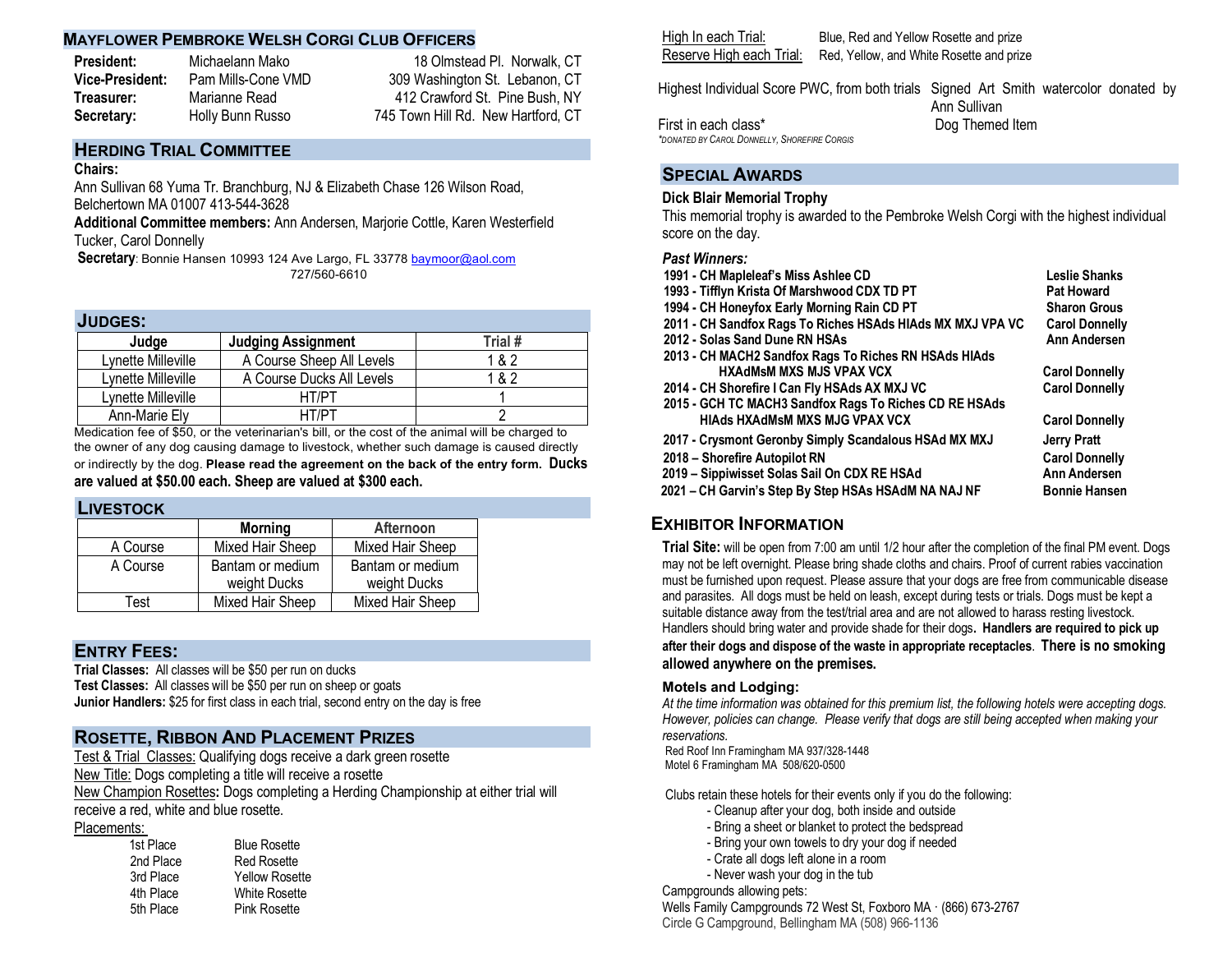# **EMERGENCY SERVICES**

**Tufts Veterinary Emergency Clinic**, 525 South St, Walpole, MA 02081 · (508) 668-5454

**MEDICAL HOSPITAL**

 **Beth Israel Deaconess,** 148 Chestnut St Needham MA 02492 781-453-8000

**POLICE AND FIRE DEPARTMENT Dover Police**: Phone: Emergency: 911

 **Dover Fire Department**: Emergency: 911

# **DIRECTIONS TO MEETING POST FARM**

### *From West:*

I-90 East, Exit at Rt 95 south Take I-95 south to Route 109 West US-109 W to Hartford St (bear right at light). At intersection with Walpole St take a right. Take a right onto Powisset St. The farm is on the left.

### *From North*

Take I-95 south to Route 109 West US-109 W to Hartford St (bear right at light). At intersection with Walpole St take a right. Take a right onto Powisset St. The farm is on the left.

# **ENTRIES:**

All entries must be sent to the trial secretary at the following address: **Bonnie Hansen 10993 124 Ave**

**Largo, FL 33778 baymoor@aol.com**

### **All checks must be made payable to: Mayflower Pembroke Welsh Corgi Club.**

No entries will be signed for. All entries sent by overnight delivery services must have the leave without signature box checked.

| <b>OPENING DATE:</b>                                        | Friday, April 29, 2022 at 8 am EDT   |
|-------------------------------------------------------------|--------------------------------------|
| <b>CLOSING DATE:</b>                                        | Wednesday, June 1, 2022 at 6 pm EDT. |
| Acknowledgement of entry will be made as soon as practical. |                                      |

**DRAWING** for running order will take place at the Secretary's office on Wednesday, June 1, 2022 at 8 pm EDT

# **ELIGIBILITY:**

All AKC registered PWC, CWC, LH and Swedish Vallhunds that are nine (9) months of age or older at the time of the event. Dogs of these breeds with PAL/ILP numbers are also allowed to compete, however those registered as All-American are not allowed.

-E-mail will be used as a primary means of communication if an email address is listed on the entry form unless entrant requests otherwise.

-Entries not on official AKC entry forms or photocopies of entry forms without the Agreement and Rules on the official AKC entry form, or incomplete forms are not acceptable.

-Telegraph, telephone, incomplete or unsigned entries cannot be accepted.

- All entry fees payable in US funds. *Entries without full fees, signatures and agreement attached will not be accepted.*

- **Returned checks do not constitute a valid entry.** The Secretary will add a collection fee to the amount of each returned check. Subsequent returned checks from the same exhibitor may result in the maker's entries being accepted on a CASH ONLY basis.

- **Errors on Entry Blanks:** Owners are responsible for errors in filling out entry forms. No entry fee will be refunded in case of any such errors after the closing date.

**-Alternate List Policy:** When entry limits are reached, all additional entries received prior to closing will be placed on an alternate list. This list will be used to fill vacancies that occur in the drawn running order, with the first available alternate entry replacing the first vacancy in the class entered. In Test Classes, alternates will be given priority over dogs eligible to be moved up.

**-Bitches in Season:** will be moved to the end of the run order in Test Classes and will run in catalog order for Trial Classes.

-No dog may be entered in two classes on the same course with the same type of stock within each Trial. They MAY enter each trial on the same stock and course.

### **Declination of entries:**

The Committee may decline any entries for cause and may refuse to receive or may remove any dog on account of disease, viciousness, or other cause, and no one shall have recourse against the Mayflower Pembroke Welsh Corgi Club, Inc., any official thereof, or any judge. Entry fees shall not be refunded in the event that a dog is absent, disqualified, excused by a Veterinarian, Judge, or Tester, or barred from competition by action of the Test/Trial Committee. If because of riots, civil disturbances, or other acts beyond the control of the organizing committee, it is impossible to open or complete the test/trial, no refund of entry will be made. Extreme weather conditions, including, but not limited to, snow storms, hurricanes, lightning, extreme temperatures, must be considered for the health and safety of the dogs, livestock, exhibitors, judges and spectators. The well being of dogs, livestock, exhibitors and spectators is of paramount importance. In the event it is necessary to cancel or stop the test/trial before completion, no refund of entry fee will be made.

**Any person or persons attending this event that declines to sign and submit the attached waiver form will not be allowed on the grounds.**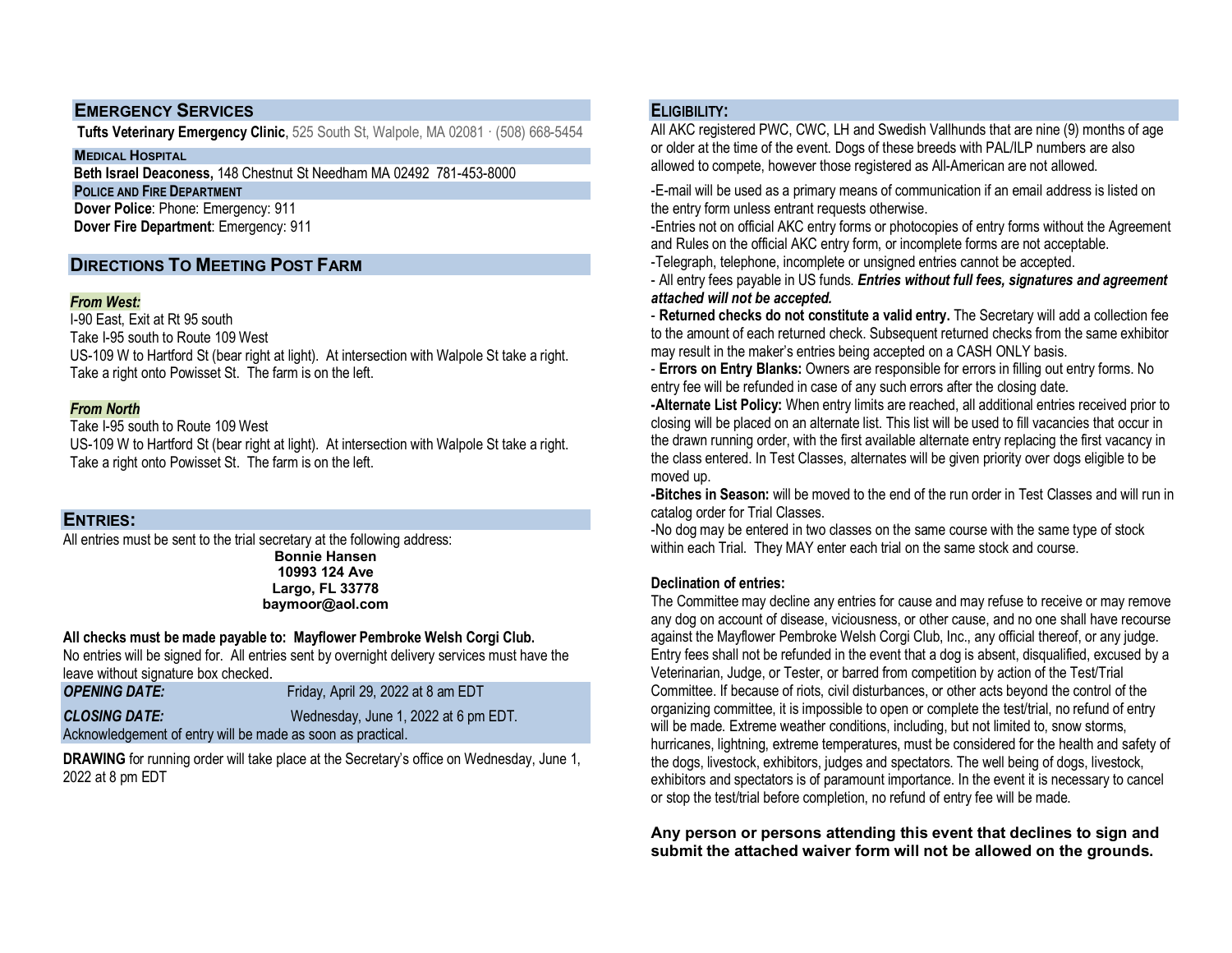| <b>Volunteer Worker Form</b>       |                                                                   |       |  |  |
|------------------------------------|-------------------------------------------------------------------|-------|--|--|
| <b>Please email Carol Donnelly</b> |                                                                   |       |  |  |
| Shorefire@comcast.net              |                                                                   |       |  |  |
|                                    | Yes! I Want To Help Out!                                          |       |  |  |
|                                    | Running a herding trial is a lot of work. Please help if you can. |       |  |  |
| <b>NAME</b>                        | <b>PHONE</b>                                                      | AM/PM |  |  |
|                                    |                                                                   |       |  |  |
|                                    |                                                                   |       |  |  |
|                                    |                                                                   |       |  |  |
|                                    |                                                                   |       |  |  |

**FOOD:** As always, Mayflower will host lunch with our famous hospitality.

We will offer a variety of breakfast breads and muffins, and lunch is available by preorder only of pizza (it's the best you've ever had!), salad, dessert and water. \$10.00/person mailed to

> Carol Donnelly 10 Powisset St Dover MA 02030 Please support our event! Eat Local!

# **MAYFLOWER PEMBROKE WELSH CORGI CLUB Covid waiver form**

*This is a Special Waiver relating to COVID-19 and will be required for anyone who attends and/or participates in the Club Specialty Herding Test and Trial June 12, 2022. This form must be signed, dated, and presented prior to admission to the trial. Both the Mayflower Pembroke Welsh Corgi Club and the site at which these events will occur will make every effort to provide a safe environment in conjunction with CDC, Federal, the State of Massachusetts, the Town of Dover, and Meeting Post Farm rules and guidelines to reduce the risk of spreading the virus.*

#### By signing this Waiver I acknowledge the following:

1. To the best of my knowledge I do not have COVID-19 at the time of attending this event(s) and that I have not been in contact or exposed to any known carrier of COVID-19 within the past 14 days.

2. I understand that by participating in or attending any event there is a possibility of exposure to COVID-19 which could result in illness or even death and I voluntarily assume all such risks and accept full responsibility for my own health and safety during these events. 3. I agree to follow all of the rules, requirements, procedures, protocols, and guidelines of the CDC, Federal Government, State of Massachusetts, Town of Boxborough, American Kennel Club, the Boxboro Regency Hotel and Conference Center, and the Mayflower Pembroke Welsh Corgi Club (MPWCC) as related to prevention of the spread of the COVID-19 virus. A copy of these rules will be available upon request.

I accept that neither the AKC, Mayflower Pembroke Welsh Corgi Club, its committee members, Feel The Rush Trial Services, nor any of their contracted staff, employees or volunteers are in any way liable for a COVID-19 exposure incurred by me or any other person in attendance during these events. Therefore, I hereby waive all rights to file a lawsuit against any and all of the above if I am exposed to COVID-19 as a result of my attendance at any of these MWPCC events.

I have read and understand all of the above and agree:

(written signature)

\_\_\_\_\_\_\_\_\_\_\_\_\_\_\_\_\_\_\_\_\_\_\_\_\_\_\_\_\_\_\_\_\_\_\_\_\_\_\_\_\_\_\_\_\_\_\_\_\_\_\_\_\_\_\_\_\_\_\_\_\_\_ (please print name)

\_\_\_\_\_\_\_\_\_\_\_\_\_\_\_\_\_\_\_\_\_\_\_\_\_\_

(date)

\_\_\_\_\_\_\_\_\_\_\_\_\_\_\_\_\_\_\_\_\_\_\_\_\_\_\_\_\_\_\_\_\_\_\_\_\_\_\_\_\_\_\_\_\_\_\_\_\_\_\_\_\_\_\_\_\_\_\_\_\_\_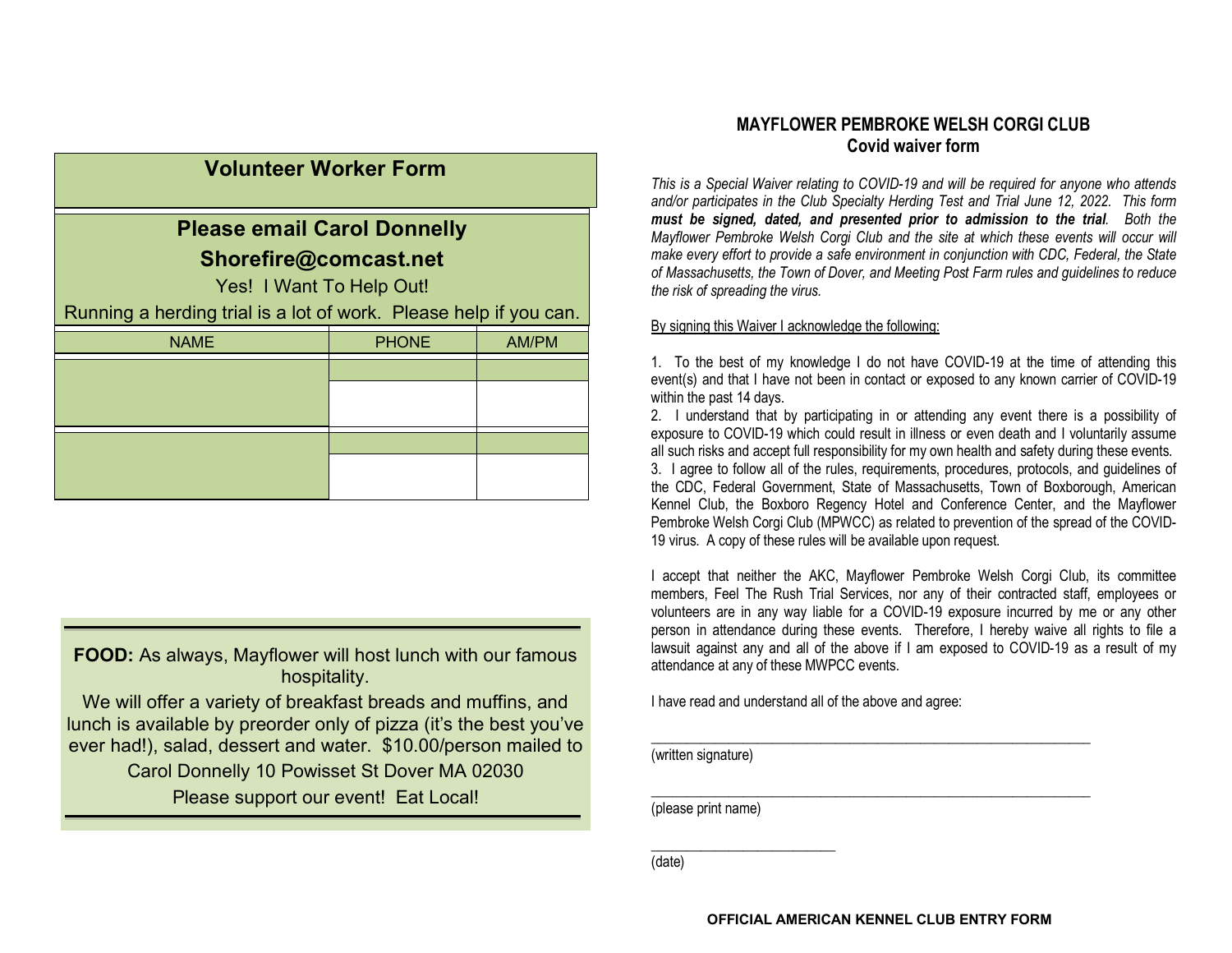# **MAYFLOWER PEMBROKE WELSH CORGI CLUB**

*LICENSED HERDING TRIALS AND TEST*

# **Meeting Post Farm, Dover, MA 6/12/2022 Sunday Trial 1 #2022-4130-12:** ❏ **Sunday Trial 2 #2022-4130-13 :** ❏

**Entry Fees:** \$50 (for Course A, Ducks, and Course B, Ducks) and \$50 for A Course Sheep for the entry of a dog in each Trial Class [all fees include a \$3.50 AKC recording fee. A fee of \$50 is required for the entry of a dog in a Test Class. \$25 dollar fee for entry of junior handler. No dog may be entered in two classes on the same course with the same kind of stock under the same Judge at any Trial.

**Entries Open** at Secretary's Office at **8 AM on Friday, April 29, 2022 Entries Close** at Secretary's Office at **6 PM on Wednesday, June 1, 2022**, after which time entries cannot be accepted, canceled, or substituted, except as provided for in Chapter 14, Section 6 of the Dog Show Rules and Chapter 3, Section 1 of the Regulations for Herding Tests and Trials.

Mail entries with fees to: Bonnie Hansen 10993 124 Ave Largo, FL 33778

**Make checks** or money orders payable to: "**MPWCC**" All entry fees are payable in U.S. Funds. A dog must be entered in the name of the person who actually owned it at the time entries for the herding test or trial closed. If a registered dog has been acquired by a new owner, it must be entered in the name of its new owner in any herding test or trial for which entries closed after the date of acquisition, regardless of whether the new owner has received the registration certificate indicating that the dog is recorded in his or her name. State on entry form whether transfer application has been mailed to AKC (for complete rule refer to Chapter 14, Section 3 of "Rules Applying to Registration and Dog Shows").

| <b>TRIAL CLASSES (check)</b>                                           | A Ducks | A Sheep | #1 | #2 | #1        | #2             |
|------------------------------------------------------------------------|---------|---------|----|----|-----------|----------------|
| $\Box$ Started:                                                        | o       | ▫       | ▫  | ◘  | <b>HT</b> | ◘<br>▫         |
| OIntermediate:                                                         | ◘       | ▫       | ▫  | ❏  | PT        | ▫<br>n         |
| Advanced:                                                              | ▫       | ◘       | ◘  | Q  |           |                |
|                                                                        |         |         |    |    |           | AKC No:        |
| Full Name of Dog:                                                      |         |         |    |    |           |                |
| Call Name:                                                             | Breed:  |         |    |    | Sex:      | Date of Birth: |
| AKC No. PAL/ILP No. Foreign & List Country:<br>Sire:                   |         |         |    |    |           |                |
| Dam:                                                                   |         |         |    |    |           |                |
| Name of Breeder:                                                       |         |         |    |    |           |                |
| Actual Owner(s):                                                       |         |         |    |    |           |                |
| Owner's Address: City: State: Zip:                                     |         |         |    |    |           |                |
| Name of Owner's Agent/Handler:<br>Handler's Address: City: State: Zip: |         |         |    |    |           |                |

I certify that I am the actual owner of the dog, or that I am the duly authorized agent of the actual owner whose name I have entered above. In consideration of the acceptance of this entry, I (we) agree to abide by the Rules and Regulations of the American Kennel Club in effect at the time of this Herding Test or Trial and by any additional rules and regulations appearing in the premium list for this Herding Test or Trial or both, and further agree to be bound by the agreement printed on the reverse side of this entry form. I (we) certify and represent that the dog entered is not a hazard to persons, to other dogs, or to livestock. This entry is submitted on the foregoing representation and agreement.

.

.

### AGREEMENT

Herding Tests & Trials" have been made available to me (us), and that I (we) agree that the club holding this Herding Test or Trial has the right to refuse this entry for cause which the club shall deem to be sufficient. In consideration of the acceptance of this entry and of the holding of the Herding Test or Trial and of the opportunity to have the dog tested or judged and to win prize money, ribbons, or trophies, I (we) agree to hold this club, its members, directors, governors, officers, agents, superintendents or show secretary and the owner or lessor of the premises and any employees of the aforementioned parties harmless from any claim for loss or injury which may be alleged to have been caused directly or indirectly to any person or thing by the act of this dog while in or upon the Herding Test or Trial premises or grounds or near any entrance thereto, and I (we) personally assume all responsibility and liability for any such claim for damage or injury to the dog, whether such loss, disappearance, theft, damage or injury, be caused or alleged to be caused by the negligence of the club or any of the parties aforementioned, or by the negligence of any other person, or any other causes. I (we) hereby assume the sole responsibility for and agree to indemnify and save the aforementioned parties harmless from any and all loss and expense (including legal fees) by reason of the liability imposed by law upon any of the aforementioned parties for damage because of bodily injuries, including death at any time resulting therefrom, sustained by any person or persons, including myself (ourselves) or on account of damage to property, arising out of or in consequence of my (our) participation in this Herding Test or Trial, howsoever such injuries, death or damage to property may be caused, and whether or not the same may have been caused or may be alleged to have been caused by negligence of the aforementioned parties or any of their employees or agents, or any other persons.

I (we) will pay for any livestock injuries or replacement value in the event of death of any livestock by my (our) dog. In case if any injury to any stock caused by the dog entered, I (we) will assume total responsibility for any damage. I (we) agree to pay the full market value of the injured animal in case of serious injury, or the veterinarian bill if the injury is slight.

**I (WE) AGREE THAT ANY CAUSE OF ACTION, CONTROVERSY, OR CLAIM ARISING OUT OF, OR RELATED TO, THE ENTRY, EXHIBITION OR ATTENDANCE AT THE EVENT BETWEEN THE AKC AND THE EVENT GIVING CLUB (UNLESS OTHERWISE STATED IN THE PREMIUM LIST) AND MYSELF (OURSELVES) OR AS TO THE CONSTRUCTION INTERPRETATION AND EFFECT OF THIS AGREEMENT SHALL BE SETTLED BY ARBITRATION PURSUANT TO THE APPLICABLE RULES OF THE AMERICAN ARBITRATION ASSOCIATION. HOWEVER, PRIOR TO ARBITRATION ALL APPLICABLE AKC BYLAWS, RULES, REGULATIONS AND PROCEDURES MUST FIRST BE FOLLOWED AS SET FORTH IN THE AKC CHARTER AND BYLAWS, RULES, REGULATIONS, PUBLISHED POLICIES AND GUIDELINES.** 

| Signature of Owner or Agent Duly Authorized to Make This<br>Entry: | Date:  |
|--------------------------------------------------------------------|--------|
| Tel:                                                               | Email: |

Single copies of the latest editions of the "Rules Applying to Registration and Dog Shows" and the "Regulations for Herding Tests & Trials" may be obtained without charge from The American Kennel Club, 8051 Arco Corporate Drive, Suite 100,

Raleigh NC 27606; the complete text of the booklet is also available a[t www.akc.org](http://www.akc.org/)